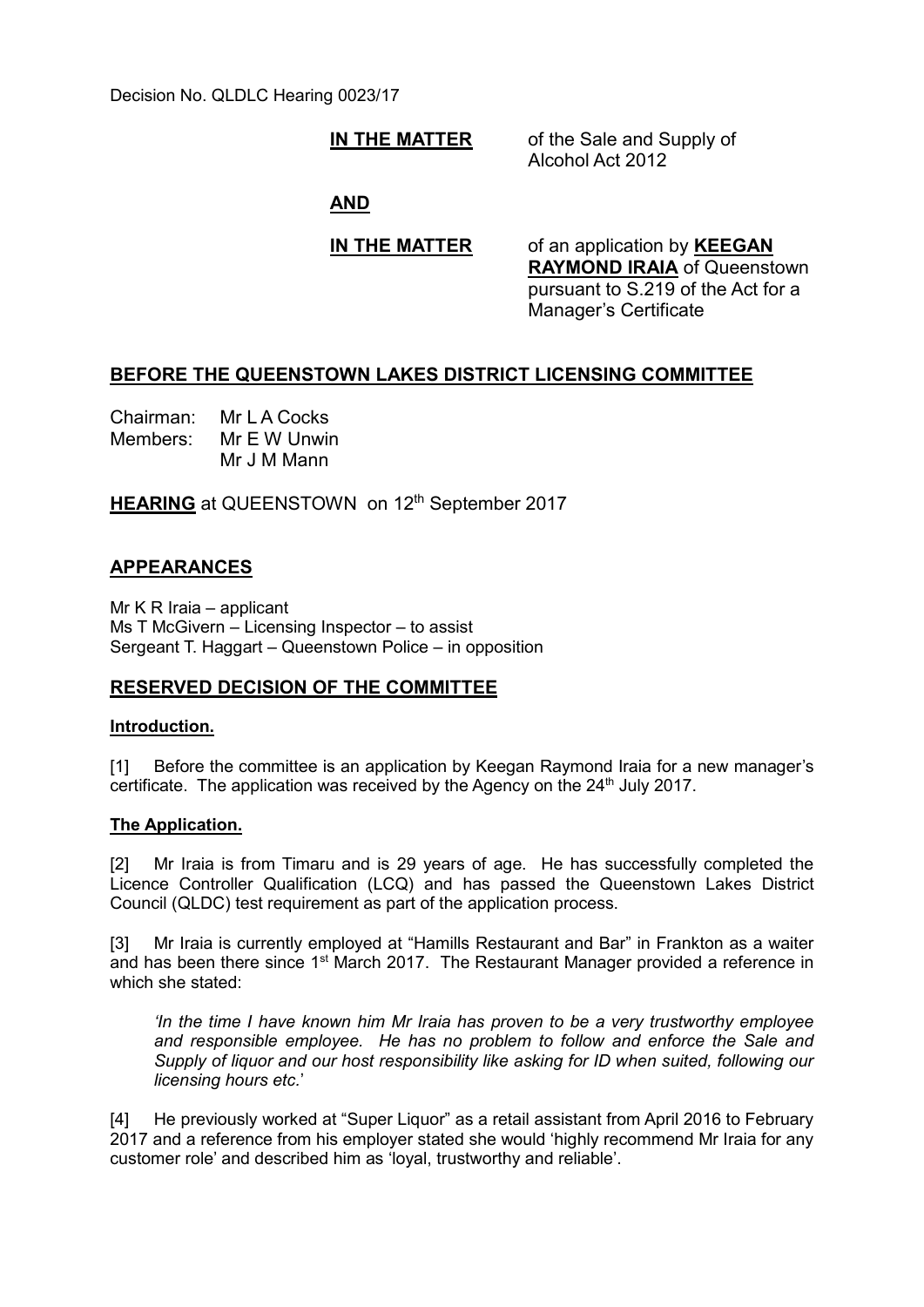## **The Police Opposition.**

- [5] The application was opposed by the Police under s222 of the Act
	- (a) the applicant's suitability to be a manager:
	- (b) any convictions recorded against the applicant:
- [6] Sergeant Haggart reported the applicants convictions as follows:
	- (a) At approxiamately 3-20am on the  $28<sup>th</sup>$  February 2016, the applicant was arrested in Timaru for fighting in a public place following an argument at the McDonalds drive through after being held up by the vehicle in front of them. He was released with a Pre Charge Warning.
	- (b) On the  $11<sup>th</sup>$  May 2015 he was convicted in the Queenstown District Court for disorderly behaviour following an incident on  $3<sup>rd</sup>$  March 2015, where he was removed from a bar for intoxication and then continued to aggressively approach security outside the bar.
	- (c) On the  $20<sup>th</sup>$  May 2014 he was convicted in the Timaru District Court for driving with excess blood alcohol content on 5<sup>th</sup> May 2014.
	- (d) On  $24<sup>th</sup>$  September 2010 he was convicted for male assaults female on the 17<sup>th</sup> January 2010.
	- (e) He was also dealt with by the Police Diversion scheme for two matters in 2007.

[7] The Police have concerns at the pattern of offending and although he was given a warning in the most recent incident, his suitability to hold a manager's certificate is in question.

#### **The Licensing Inspector.**

[8] The Inspector submitted that due to the applicant's negative interactions with the Police in the past, the suitability of the applicant is what is in question and provided extracts from several cases where 'suitability' has been addressed, for the Committee to consider. She acknowledged that the applicant has not been convicted of any criminal offences since May 2015, however expressed concerns surrounding the pattern of offending.

### **The Applicant.**

[9] Mr Iraia told us he made enquiries about applying for a manager's certificate in May 2015 while working at the "Tekapo Tavern" but was advised by the Timaru Police he had to be two years conviction free. Based on this he continued to work in the industry and once two years had lapsed made this application under the impression it would be unopposed.

[10] With regard to the last police interaction which was in the last two years, Mr Iraia expressed his disappointment at how it was reported as he believed the investigating officer told him the next day he had done everything possible to avoid the situation and was the one trying to calm it down. He did admit he had been drinking and acknowledged he had been arrested for his actions in this incident and had signed the Pre-Charge Warning and Release **Notice** 

[11] In response to questions Mr Iraia advised that he had not been appointed as a Temporary Manager in his current job and it was his initiative to apply for a manager's certificate. If he got it, he was not sure how it would be used at "Hamills" but he wanted it for career progression and more opportunities. He agreed that "Hamills" had not indicated a need for him to get a managers certificate. When asked about his drinking habits, he confirmed he drinks several times a week but not as much as previously. He has not sought alcohol counselling and not seen the need for any anger management help. He told us he thought he had turned his behaviour around since the court warning.